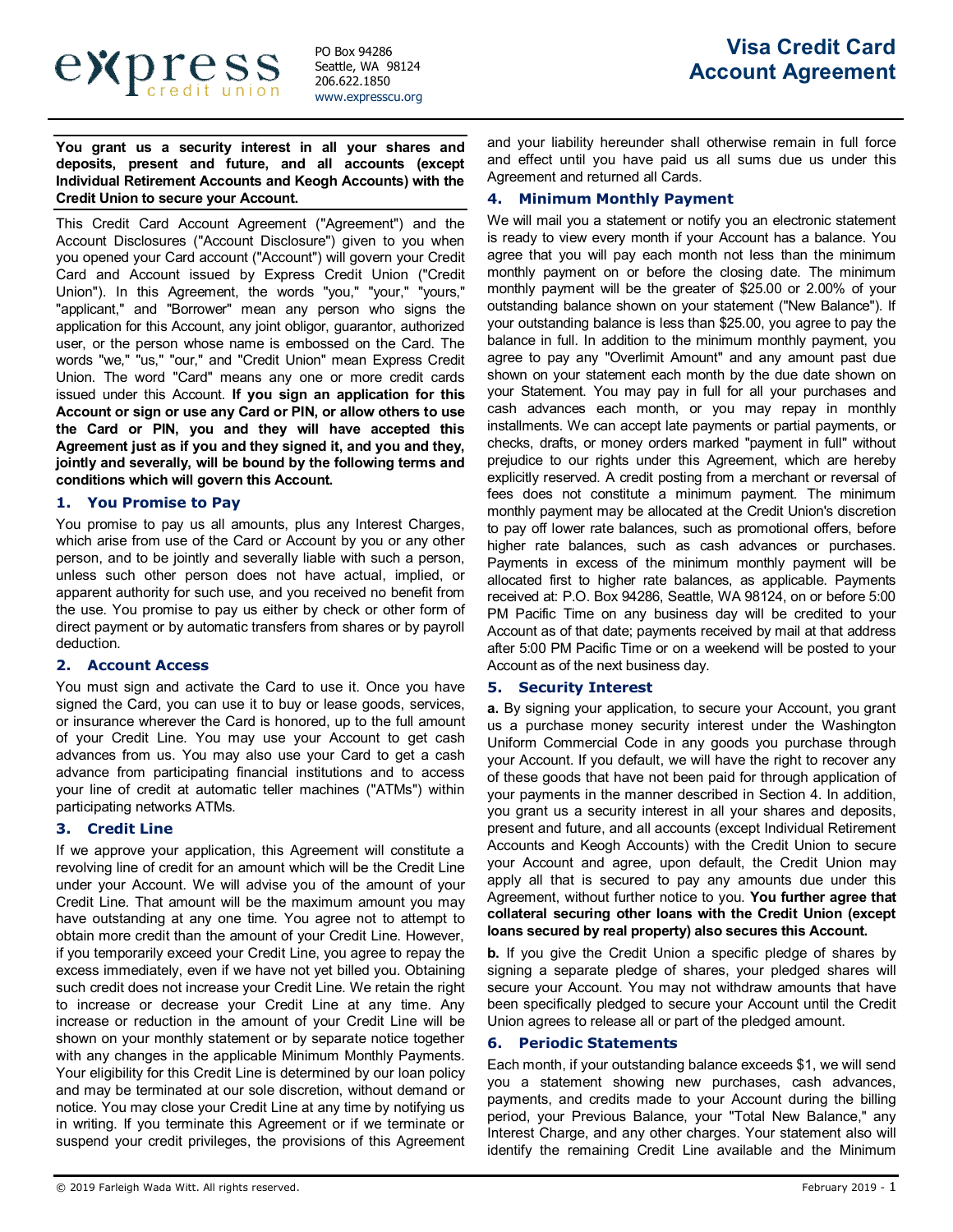Monthly Payment you must make for that billing period and the date it is due. For statement verification purposes, you agree to retain copies of transaction slips resulting from each purchase, each advance, and other transaction on your Account. Unless you notify us of a billing error as described below, you accept your monthly statement as an accurate statement of your Account with us.

# **7. Circumstances under Which an Interest Charge Will Be Imposed**

The total outstanding balance of purchases, balance transfers, and cash advances in the Account on the closing date of a billing period, including any Interest Charge, will be shown on the Periodic Statement for that billing period as the "New Balance."

## **a. Cash Advances and Balance Transfers**

We begin charging an Interest Charge on cash advances and balance transfers from the date of each transaction. There is no time period within which to pay to avoid a periodic Interest Charge on cash advances and balance transfers.

## **b. Purchases**

We will begin charging you interest on new purchases on the first day of the following billing cycle. However, we will not charge you any interest on new purchases if you paid the entire new balance on the previous cycle's billing statement by the Payment Due Date of that statement. To avoid an additional finance charge on the balance of purchases or balance transfers, you must pay the entire new balance on the billing statement by the Payment Due Date of that statement.

## **8. Method Used to Determine the Balance on Which the Interest Charge May Be Computed and Amount of Interest Charge**

Interest charges on your Account are calculated separately for purchases, balance transfers and cash advances ("Transaction Type"). We figure the interest charge for each Transaction Type by applying the periodic rate to each corresponding "average daily balance." To get the "average daily balance" for a Transaction Type we take the beginning balance for that Transaction Type each day, add any new transactions of that type (excluding new purchases), and subtract any unpaid interest or other finance charges and any applicable payments or credits. This gives us the daily balance for each Transaction Type. Then, for each Transaction Type, We add up all the daily balances for the billing cycle and divide each total by the number of days in the billing cycle. This gives us the "average daily balance" for each

Transaction Type.

# **9. Periodic Rate and Corresponding Annual Percentage Rate**

## **a. Standard Rates**

The Periodic Rate and corresponding Annual Percentage Rate(s) used to compute the Interest Charge will vary from time to time according to the terms set forth below. The initial Annual Percentage Rate and the margin used to determine subsequent Annual Percentage Rates are set forth in the Account Disclosure that accompanies, and is a part of, this Agreement. The Annual Percentage Rate is divided by 365 to obtain the Daily Periodic Rate.

## **b. Introductory or Promotional Rates**

At our discretion, we may offer you an introductory or promotional Annual Percentage Rate for your Account. Any introductory or promotional Annual Percentage Rate will be subject to the terms of the offer and this Agreement. We will provide you with information on the offer, including the time period the introductory or promotional Annual Percentage Rate is in effect in the Account Disclosure or in other materials that we send to you about the offer after you receive your Credit Card.

### **c. Variable Rate Terms.**

The Annual Percentage Rate will vary based on an index which is the Prime Rate as published in *The Wall Street Journal*. To determine the Annual Percentage Rate, we add a margin to the index. The margin for your Account is shown in the Account Disclosure that accompanies, and is a part of, this Agreement. The Annual Percentage Rate may change on the first day of each billing cycle, based on the most recent index value as of the tenth day of the previous month.

## **10. Conditions under Which Other Charges May Be Imposed**

You agree to pay the following fees and charges on your Account. All fees and charges will be added to your purchase balance and will accrue interest charges at the same rate that applies to your purchase balance.

**a. Cash Advance Fee**. You will be charged \$5.00 or 2.00% of the amount of each cash advance, whichever is greater.

### **b. Late Fee**

If any payment is not made on or before its due date, you will pay a late fee of \$20.

### **c. Returned Item Fee**

If any check, draft, or electronic payment we receive from you as payment for any amount you owe to us is returned to us unpaid, you agree to pay a returned item fee of \$20.

### **d. Card Replacement Fee**

You will be charged \$10 for each replacement card that is issued to you for any reason.

## **e. International Transaction Fee**

You will be charged an International Transaction Fee of 1.8% of the transaction amount (in U.S. dollars) for any card transaction made in a foreign country in U.S. dollars.

## **f. Copy Fee**

You will pay \$5 for each copy of a statement or other document.

## **g. Attorney's Fees and Costs**

If you default on any part of this Agreement, you agree to pay us all costs to collect your Account, including court costs and reasonable attorney fees whether or not there is a lawsuit, and fees on any appeal and fees for bankruptcy proceedings, appeals, and any post-judgment collection services, if applicable. These fees and costs may be added to your Account balance and will bear interest at the Annual Percentage Rate in effect at that time.

## **11. Conditions of Card Use**

The use of your Card and Account are subject to the following conditions:

## **a. Use**

Your Card and Account may be used only for valid and lawful purposes. You may not use your Card (i) to make Purchases or obtain Cash Advances for any illegal transaction, or (ii) for any internet or online gambling transactions. If you use your Card for any illegal or prohibited transaction, this Agreement also applies to such transaction and you agree to pay any and all amounts related to such transaction pursuant to the terms of this Agreement. We may, at our sole discretion and without warning, restrict the use of or terminate your Card if we notice excessive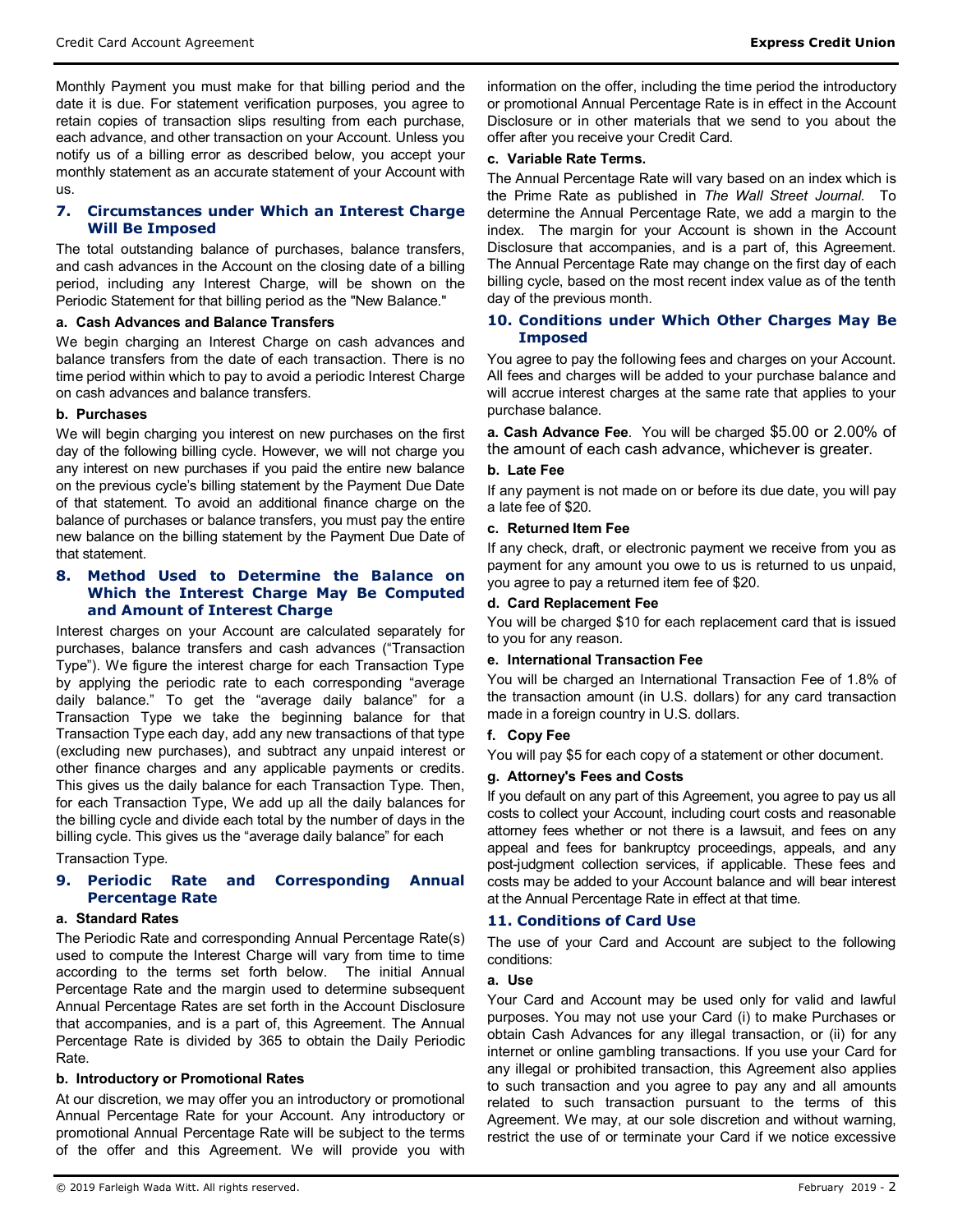use of your Card or other suspicious activities or if we reasonably believe the Card is or has been used for one or more illegal or prohibited transactions.

## **b. Ownership of Cards**

Any Card which we supply to you is our property and must be returned to us, or to any person whom we authorize to act as our agent, or to any person who is authorized to honor the Card, immediately according to instructions. You cannot transfer your Card or Account to another person.

### **c. Honoring the Card**

We may decline to honor any transaction for any reason. Neither we nor merchants authorized to honor the Card will be responsible for the failure or refusal to honor the Card or any other credit instrument or device we supply to you. If a merchant agrees to give you a refund or adjustment, you agree to accept a credit to your Account in lieu of a cash refund.

### **d. Currency Conversion/International Transaction Fee**

Purchases and cash advances made in foreign currencies will be debited from your account in U.S. dollars. The exchange rate between the transaction currency and the billing currency used for processing international transactions is a rate selected by Visa from a range of rates available in wholesale currency markets for the applicable central processing date, which rate may vary from the rate Visa itself receives or the government-mandated rate in effect for the applicable central processing date. The exchange rate used on the processing date may differ from the rate that would have been used on the purchase date or cardholder statement posting date.

A fee (FINANCE CHARGE), calculated in U.S. dollars, will be imposed on all foreign transactions, including purchases, cash advances and credits to your account. A foreign transaction is any transaction that you complete, or a merchant completes on your card outside of the United States, with the exception of U.S. military bases, U.S. territories, U.S. embassies or U.S. consulates. The Foreign Transaction Fee is set forth on the Disclosure accompanying this Agreement.

## **e. Notices and Payments**

All notices will be sent to your address as shown in the application. You agree to advise us promptly in writing if you change your mailing address. All payments should be mailed to us at the remittance address shown on your monthly statements. Payments received at that address will be credited to your Account as of the date received. Written notices and inquiries to us must be sent to:

> Express Credit Union PO Box 94286 Seattle, WA 98124

## **f. Personal Identification Number**

If we issue you a Personal Identification Number ("PIN") for use with your Card in accessing your line of credit at ATMs, these numbers are issued to you for your security purposes. These numbers are confidential and should not be disclosed to third parties. You are responsible for safekeeping your PIN. You agree not to disclose or otherwise make available your PIN to anyone not authorized to sign on your Account. To keep your Account secure, please do not write your PIN on your Card or keep it in the same place as your Card.

## **12. Default**

You will be in default under this Agreement if any of the following occur: (a) Any Minimum Monthly Payment is not made when due; (b) You become insolvent, bankrupt, or you die; (c) You violate any part of this Agreement, or any other agreement with us; or (d) If we reasonably deem ourselves insecure with respect to your Account. Upon default, we may declare the entire unpaid balance immediately due and payable, and you agree to pay that amount plus any attorney's fees and costs as set forth in Section 10 above, including fees and costs in any appeal or bankruptcy proceeding. We can delay enforcing any right under this Agreement without losing that right or any other right. We will notify you in writing of any such action as soon as practical if it occurs.

## **13. Governing Law**

This Agreement will not take effect until it is approved by us. This Agreement shall be governed by the laws of the State of Washington.

## **14. Severability**

If any provision of this Agreement is held invalid, the remaining provisions that are severable shall remain in effect.

## **15. Loss or Theft of Card**

You agree to notify us immediately of the loss, or the theft, or the use without your permission, of any Card or other credit instrument or device which we supply to you. You may be liable for the unauthorized use of your card. You will not be liable for unauthorized use which occurs after you notify: Express Credit Union, PO Box 94286, Seattle, WA 98124, (206) 622-1850, orally or in writing of loss, theft, or possible unauthorized use. You will not be liable for unauthorized use of your Card if you were not negligent or fraudulent in handling your Card. In any case, your liability shall not exceed \$50.

## **16. Credit Information/Financial Statements**

You authorize us to release information to others (e.g., credit bureaus, merchants, and other financial institutions) regarding the status and history of your Credit Line. You agree to provide us, at any time we deem necessary, with a current financial statement and/or updated credit information upon request. We may investigate your credit directly or through a credit reporting agency.

#### **17. Amendments**

We reserve the right to change any terms or conditions of this Agreement at any time, to the extent permitted by applicable law. We will notify you of the changes to this Agreement as required by law.

# **18. BILLING ERRORS NOTICE, YOUR CREDIT CARD BILLING RIGHTS.**

Keep this document for future use. This notice tells you about your rights and our responsibilities under the Fair Credit Billing Act.

*What to Do if You Find a Mistake on Your Statement.* If you think there is an error on your statement, write to us at: Express Credit Union, PO Box 94286, Seattle, WA 98124. In your letter, give us the following information:

- Account information: Your name and account number.
- Dollar amount: The dollar amount of the suspected error.
- Description of problem: If you think there is an error on your bill, describe what you believe is wrong and why you believe it is a mistake.